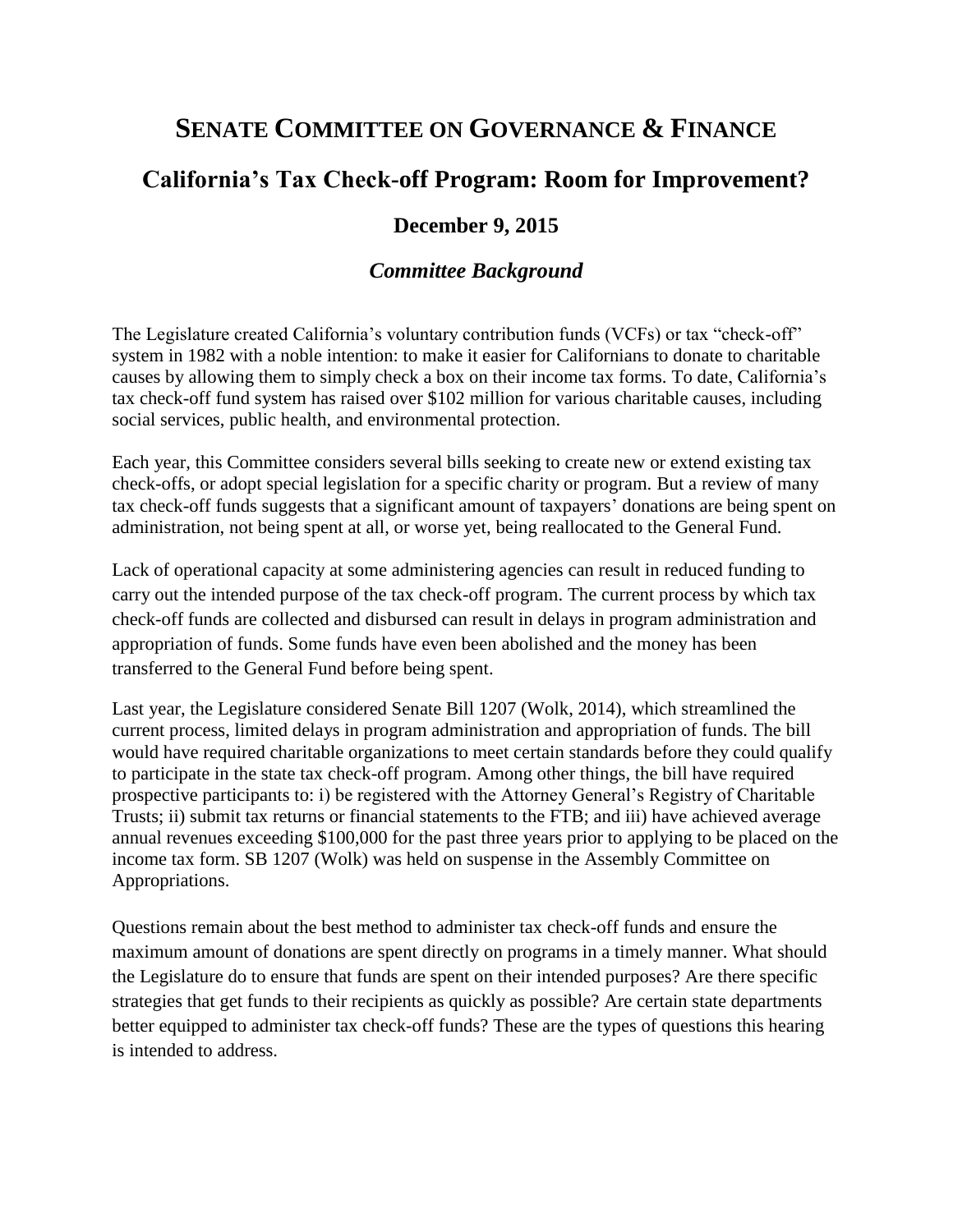This paper provides background information for members of the Senate Committee on Governance and Finance for its hearing on December 9, 2015, "California's Tax Check-off Program: Room for Improvement?" The hearing will focus on the current status of California's tax check-off funds, and is intended to identify best practices and reforms needed to ensure that taxpayers' voluntary contributions are being put toward charitable purposes in a transparent and timely fashion.

The hearing will address three main issues:

- The mechanics of the current tax check-off fund system.
- Obstacles to administering California's current tax check-off funds efficiently and expeditiously.
- Best practices among administering agencies.

To provide a context for members of the Senate Committee on Governance and Finance, this paper:

- Examines the history and current fund balances of California's tax check-off funds.
- Lays out the current tax check-off process.
- Suggest ways to improve California's tax check-off system.

## *The Current Check-off Process*

California's tax "check-off" programs allow taxpayers to donate to charitable causes by checking a box on their income tax returns.<sup>1</sup> State law requires taxpayers to pay their tax bill for that year in full in addition to any voluntary contributions. Taxpayers can deduct check-off donations as charitable contributions from their state income taxes the following year.

California created its first state tax check-off in 1982, the California Election Campaign. Today taxpayers have 20 tax check-offs to choose from, supporting a range of causes, from cancer research to endangered species (see Appendix). In total, California's tax check-offs typically collect \$4 to 5 million per year. To place a new tax check-off on the state income tax form, the Legislature must enact legislation. When a taxpayer contributes to an established tax check-off, the Franchise Tax Board (FTB) collects the contribution and distributes it to the State Controller by June 15<sup>th</sup> each year. Contributions made after June are not distributed to the State Controller's Office until the following year. The State Controller then distributes the funds according to the enacting statute, which generally requires an appropriation by the Legislature. The administering agency generally must submit a budget change proposal (BCP) to the Department of Finance. Once the Department of Finance approves the BCP, the appropriation is placed into a bill to be

 1 State law technically refers to tax check-off funds as "voluntary contribution funds."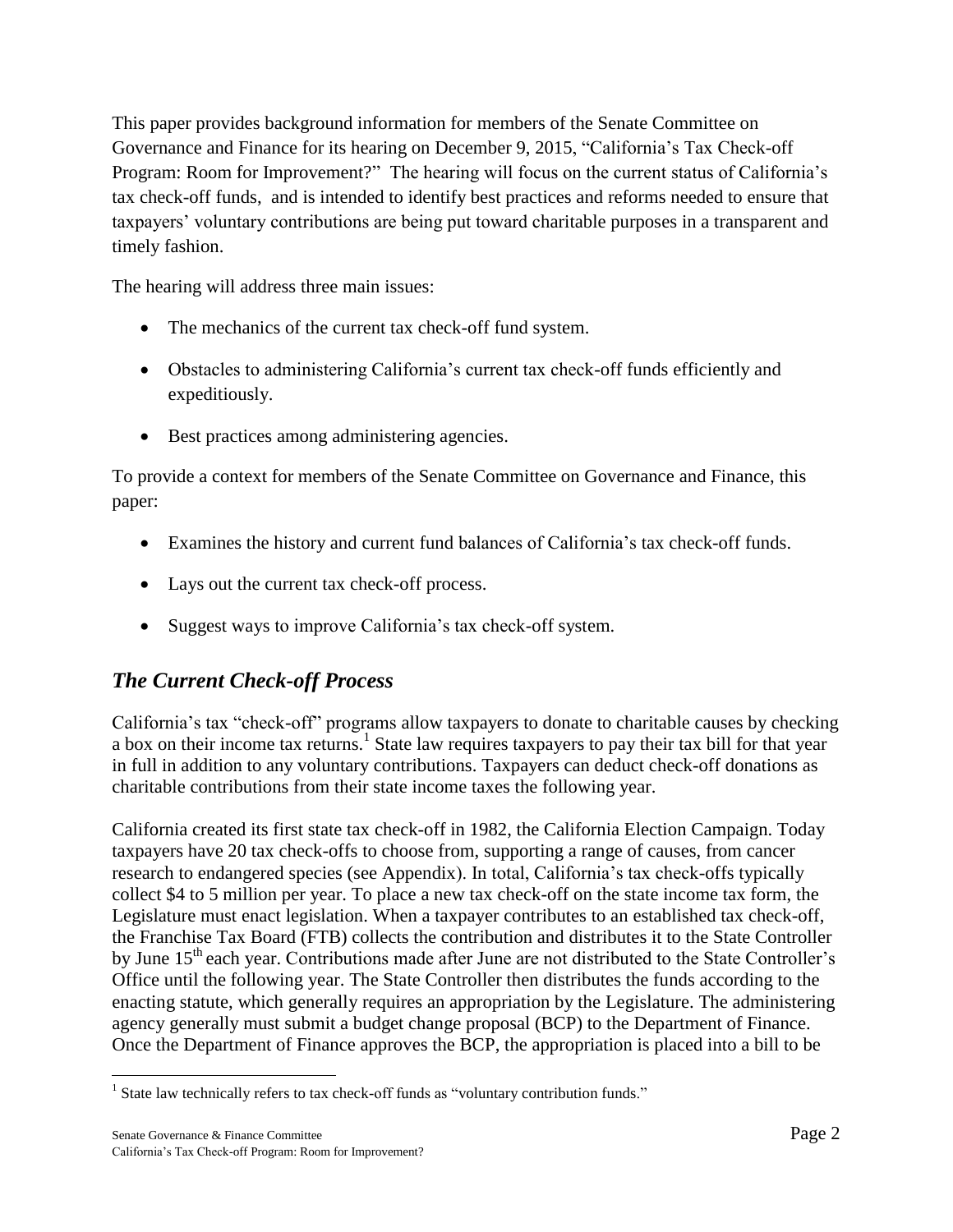approved by the Legislature. After the Governor's signs that bill, only then can the Controller transferred to the administering agency.

State law allows the FTB, the Controller, and the administering state agency to deduct a percentage of donations they collect to cover their respective administration costs. For some check-offs, taxpayers' contributions go directly to a state agency that administers a grant program. Other check-offs' authorizing statutes direct the administering agency to allocate donations to a private nonprofit organization, like the American Red Cross. Still other authorizing legislation requires the State Controller to send check-off funds directly to private organizations without passing through an administrative agency at all. For example, all funds from the California Firefighters' Memorial Fund go directly to the California Fire Foundation.

Most tax check-offs stay on the income tax return until they are automatically repealed on a certain date under state law (known as a "sunset date"). Check-offs that fail to generate a minimum contribution amount— usually \$250,000, beginning in the fund's second year—are also automatically repealed.<sup>2</sup> The Legislature adjusts the minimum contribution amounts for most check-offs every year for inflation.

When a tax check-off is repealed or fails to meet the minimum contribution limit, the check-off fund is abolished. This means unused funds revert to the General Fund at the direction of the Department of Finance. Before the Department of Finance abolishes a tax check-off fund, it sends a letter to the Joint Legislative Budget Committee informing the Committee of all funds slated to be abolished. At that time, the Joint Legislative Budget Committee has the opportunity to object to the check-off fund's abolishment. The letter from the Department of Finance does not specify the type of fund being abolished; the letter only lists names of funds. Thus, it is unclear from the face of the letter if an abolished fund is a privately-funded taxpayer check-off and other government funds.

The authority to revert money from abolished tax check-off funds to the General Fund is authorized by Government Code Sections 16346 and 13306 (b). Specifically, the Department of Finance, with the concurrence of the Controller, may abolish funds inactive for a period of four years. The Department of Finance must provide written notification to the Joint Legislative Budget Committee prior to abolishment. Also, unless a successor fund has been specified, money from an abolished fund reverts to the General Fund.

## *Legislative Solutions*

The Legislature could take several measures to improve the administration of California's tax check-off funds, ensure timely use of funds, and continue to encourage charitable giving:

 $\overline{a}$  $2$  As of this writing, three check-offs do not have a minimum contribution requirement: the California Firefighters' Memorial Foundation Fund, California Peace Officer Memorial Foundation Fund, and California Seniors Special Fund.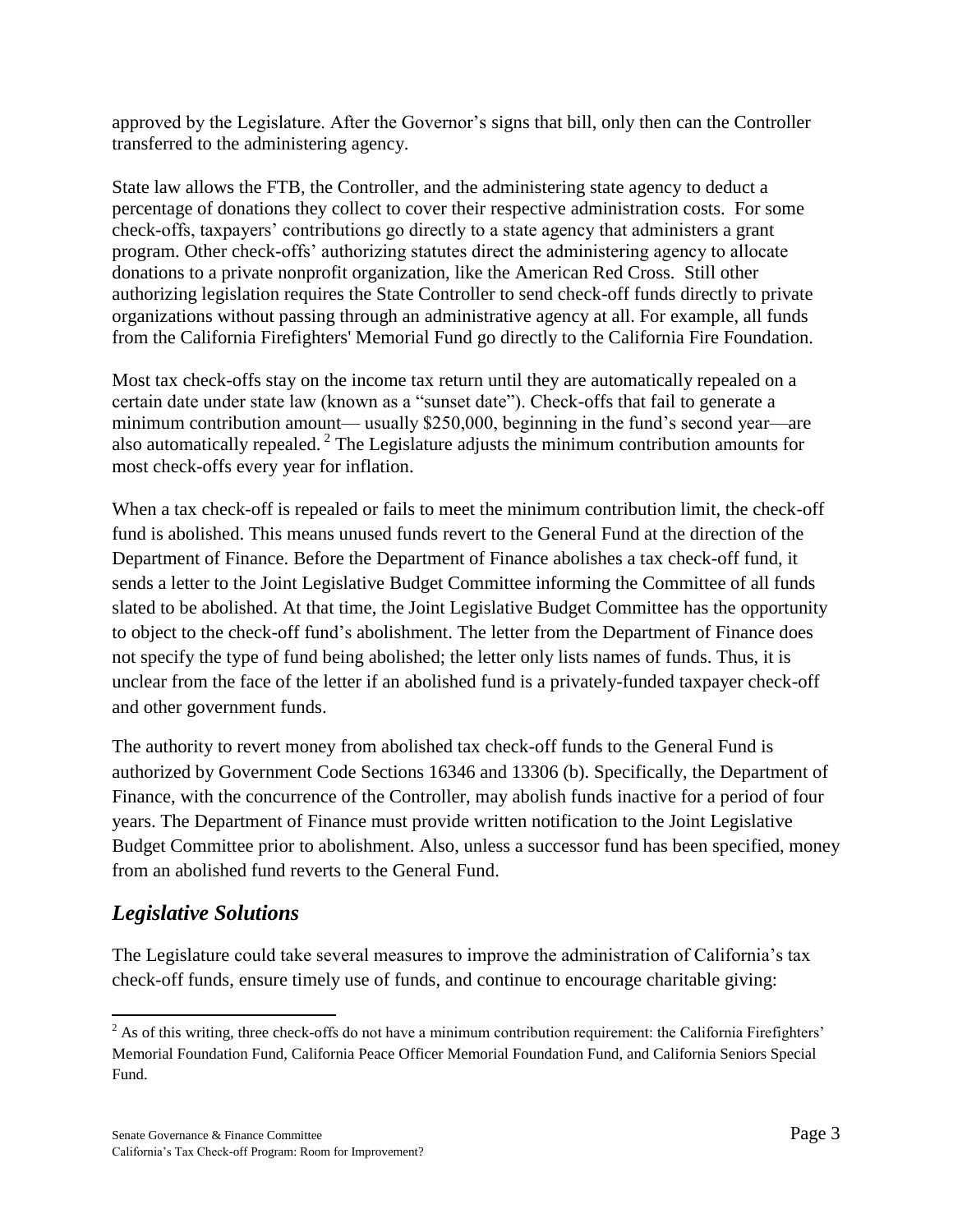1. **Impose reporting requirements.** Data on how much money each administering agency has received from the State Controller and how that money has been spent is difficult to find. The Committee may wish to consider requesting each administering agency to report annually to the Legislature on its receipt and use of tax check-off funds, including the process for awarding the money and any administration costs deducted from the funds.

2. **Streamline the process for charitable organizations and donors.** Currently, money collected by FTB is transferred every June 15 to the State Controller. This means that in the first year of collection, only six months' worth of monies collected is transferred to the State Controller. In the following years, money is transferred based on the fiscal year, causing funds from two separate calendar years to be transferred at the same time. For funds to be transferred from the State Controller to the administering agency, they generally must have the funds appropriated by the Legislature. This results in the administering agency submitting a BCP with the Department of Finance. If the administering agency misses its chance, they must wait until the following year to have the funds appropriated. This process can result in delays in program administration and appropriation of funds. To address this issue, the Committee may wish to consider recommending tax check-off legislation adopt the best practices of departments that have been able to get money allocated in less than one year.

#### 3. **Ensure that tax check-off funds are used to fund programs, not administration.**

Administering agencies that do not have the infrastructure in place to implement a tax check-off program must spend a significant percentage of tax check-off funds to hire new staff. This results in reduced funding to carry out the intended purpose of the tax check-off program. The Committee may wish to consider requesting authors of tax check-off legislation to ensure that the administering agency is able to absorb the administrative costs of implementing a tax check-off program by requiring new tax check-off legislation to select administering agencies already equipped to administer the program.

4. **Prevent taxpayer donations from ending up in state coffers.** When administering agencies fail to spend tax check-off funds four years after the fund is no longer on the income tax form, the money reverts back to the General Fund and the fund is abolished. To provide better oversight of this decision, the Committee may wish to consider recommending tax check-off funds include "voluntary contribution fund" in their names so that the Legislature, Department of Finance, and the Joint Legislative Budget Committee are aware when a tax check-off fund is slated for abolishment and reversion to the General Fund. The Committee may also wish to consider creating a separate abolishment and reversion process for tax check-off funds.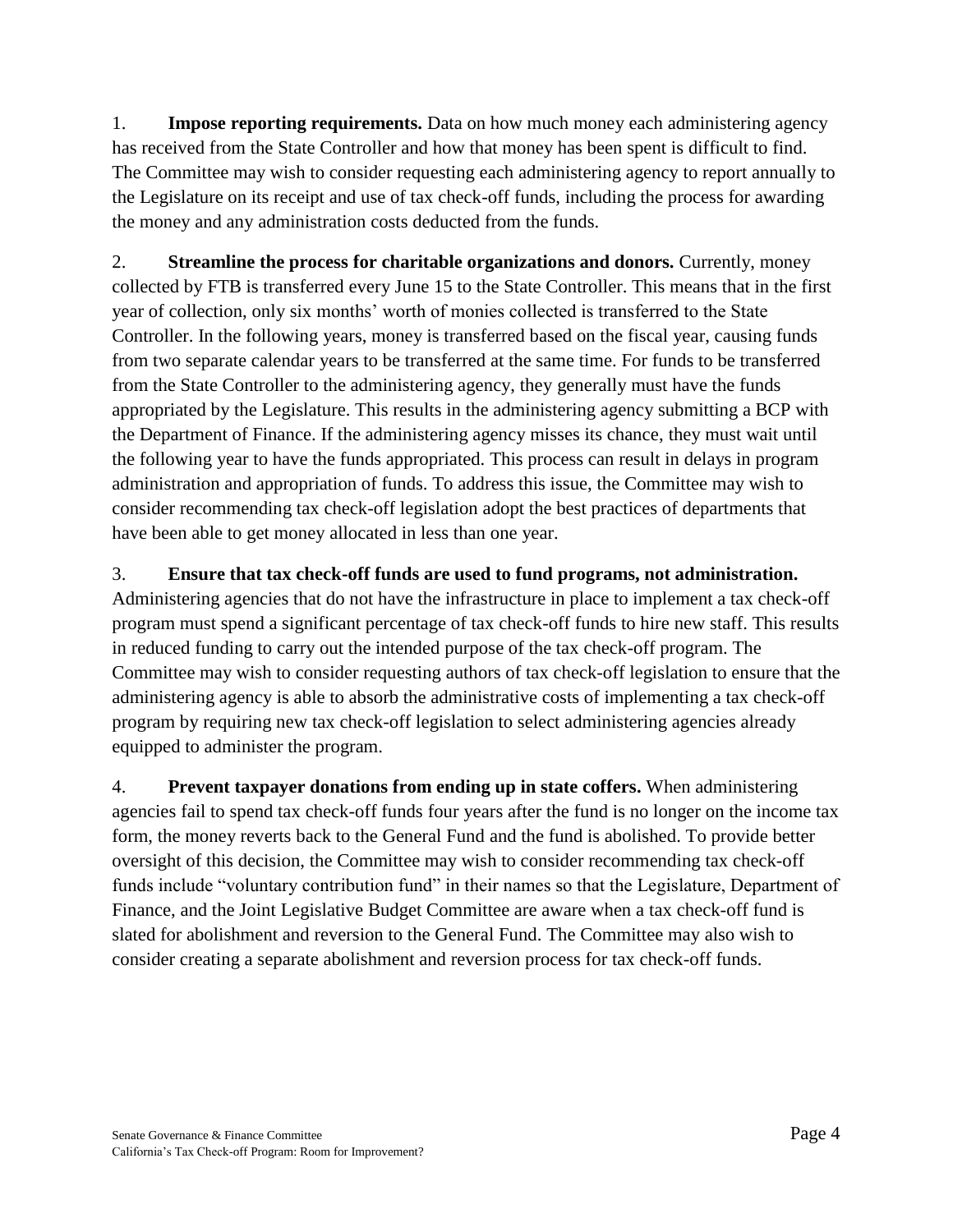## *Overview of Hearing*

The hearing will consist of three panels plus public comment.

### **I. Current tax check-off process: administrative overview of fund collection.**

The first panel will discuss the collection process for tax-check-offs, as well as the fund transfers and abolishment processes.

Gail Hall, *Director, Legislative Services Bureau, Franchise Tax Board*.

Evan Goldberg, *Deputy Controller, Legislative Affairs, State Controller's Office*.

## **II. Model funds: best practices.**

The second panel will discuss best practices for administering tax check-off programs and how to maximize tax check-off funds.

Marion H. E. Kavanaugh-Lynch, M.D., M.P.H., *Director, UC Breast Cancer Check-off Program*.

Hedi Jalon, *Executive Director, Firefighters Memorial Fund*.

### **III. Room for improvement: current challenges to administering funds.**

The third panel will explain how tax check-off donations have fallen through the cracks, what can be done to prevent the loss of these funds, and obstacles posed by the tax check-off bureaucracy.

Alan Lum, *Deputy Director, Administration Division, California Department of Public Health*.

Greg Oliva, MPH, *Assistant Deputy Director, Center for Chronic Disease Prevention and Health Promotion, California Department of Public Health*.

Monique Ramos, *Director, Government Affairs Division, California Department of Education*.

Benito Delgado-Olson, *Executive Director, K to College*.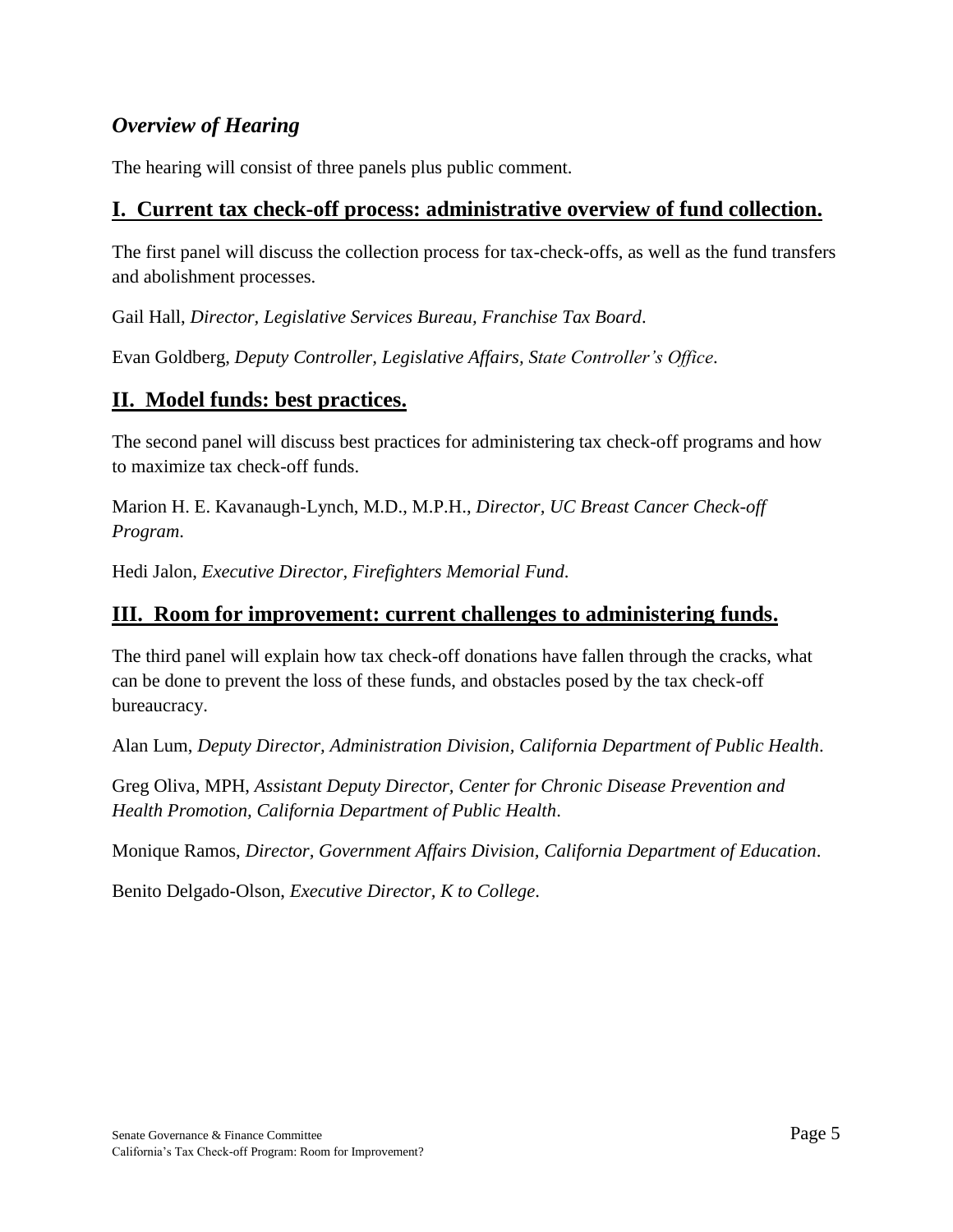# **Appendix: Current and Expired Tax Check-offs**

#### **Current Tax Check-Offs**

| <b>Voluntary</b>                                             | 2015                 | <b>Managing Department/Agency</b>                         | <b>June 2014</b>                  |
|--------------------------------------------------------------|----------------------|-----------------------------------------------------------|-----------------------------------|
| <b>Contribution Fund</b>                                     | <b>Contributions</b> |                                                           | <b>Account Balance</b>            |
|                                                              | <b>To Date</b>       |                                                           |                                   |
| Alzheimer's<br>Disease/Related<br>Disorders Fund             | \$490,035            | Department of Public Health                               | \$1,792,000                       |
| American Red Cross,<br>California Chapter                    | \$183,935            | Office of Emergency Services                              | \$174,000                         |
| <b>CA Breast Cancer</b><br><b>Research Fund</b>              | \$422,415            | University of California                                  | \$819,000                         |
| <b>CA Cancer Research</b><br>Fund                            | \$454,957            | University of California                                  | \$1,042,000                       |
| CA Firefighters'<br><b>Memorial Fund</b>                     | \$153,135            | California Fire Foundation                                | \$21,000                          |
| CA Peace Officer<br><b>Memorial Foundation</b><br>Fund       | \$142,262            | California Highway Patrol                                 | \$122,000                         |
| CA Sea Otter Fund                                            | \$308,560            | California Department of Fish<br>and Wildlife             | \$743,000                         |
| CA Seniors Special Fund                                      | \$78,629             | California Commission on<br>Aging                         | \$135,000                         |
| Child Victims of Human<br><b>Trafficking Fund</b>            | \$310,274            | California Emergency<br>Management Agency                 | \$451,000                         |
| <b>Emergency Food for</b><br><b>Families Fund</b>            | \$439,327            | Department of Social Services                             | Unknown                           |
| Keep Arts in Schools<br>Fund                                 | \$251,113            | Arts Council                                              | \$237,000                         |
| Protect Our Coast and<br>Oceans Fund                         | \$266,448            | California Coastal Commission                             | \$173,000                         |
| Rare & Endangered<br><b>Species Preservation</b><br>Program  | \$430,918            | California Department of Fish<br>and Wildlife             | Unknown                           |
| School Supplies for<br>Homeless Children Fund                | \$387,378            | Department of Social Services                             | \$635,000                         |
| <b>State Parks Protection</b><br>Fund/Parks Pass<br>Purchase | \$362,638            | Department of Parks and<br>Recreation                     | \$637,000                         |
| CA Senior Legislature<br>Fund                                | \$57,220             | California Senior Legislature                             | <b>Initial Tax Return</b><br>2014 |
| <b>CA Sexual Violence</b><br>Victim Services Fund            | \$213,305            | Office of Emergency Services                              | <b>Initial Tax Return</b><br>2014 |
| <b>Habitat For Humanity</b><br>Fund                          | \$170,737            | Department of Housing and<br><b>Community Development</b> | <b>Initial Tax Return</b><br>2014 |